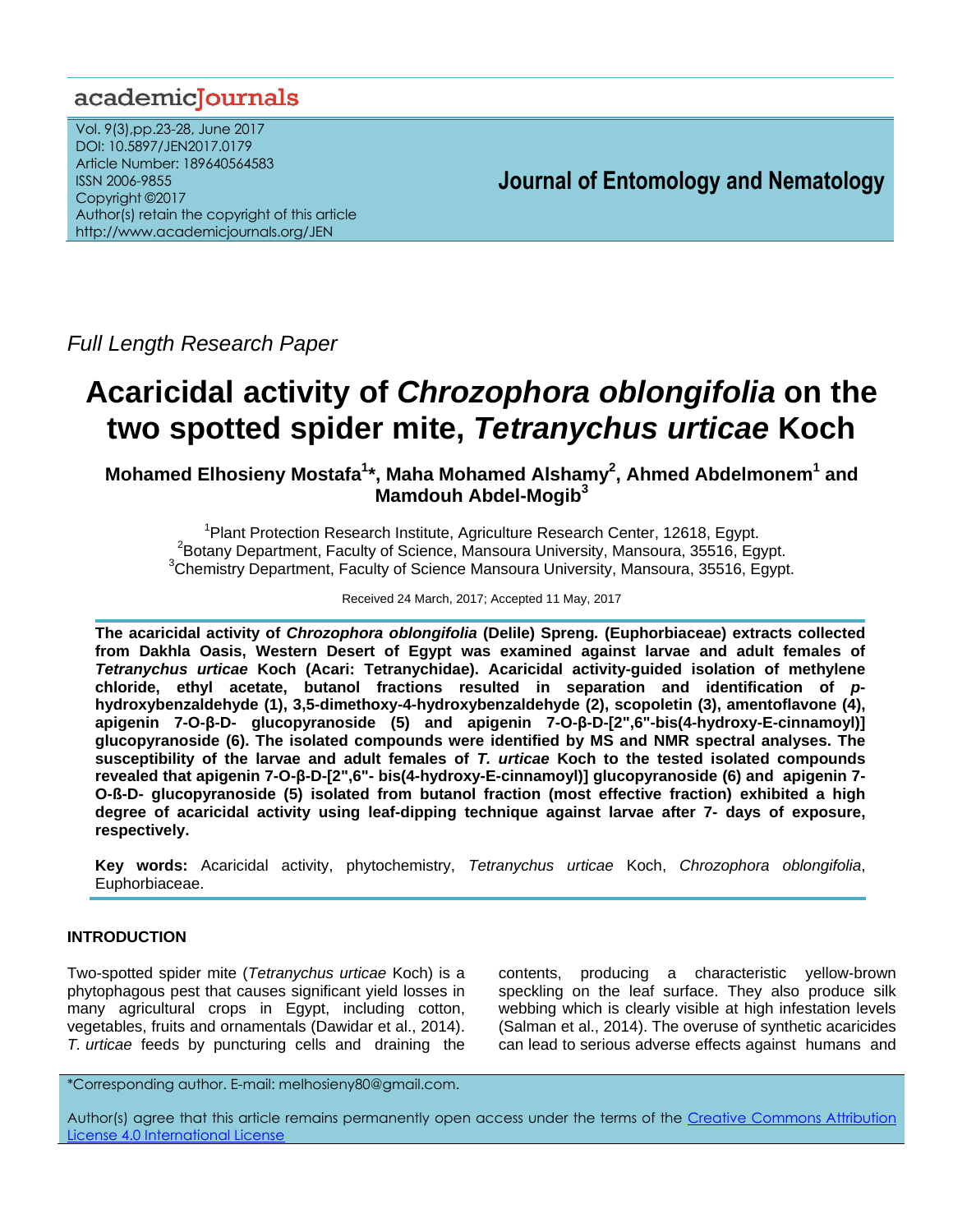the environment, as well as non-target organisms including beneficial insects and mites that prey on pests (Geng et al., 2014). Because of this problem, green pesticides of botanical sources were considered to be a safer alternative approach to the widest spread synthetic one and have great demand by several scientists (Koul et al., 2008).

*Chrozophora oblongifolia* (Delile) Spreng. (Euphorbiaceae) was recorded in Western Desert (Alshamy, 2016), Eastern Desert (Salama et al., 2014; Shaltout et al., 2010), Gabel Elba (Abd El-Ghani and Abdel-Khalik, 2006) and South Sinai (Abdel Ghani and Amer, 2003). It is a perennial, erect shrub, subshrub or woody herb up to 1 m high with inflorescences up to 1.5 cm long and described as a much-branched under a shrub, with stems stout and woody below, but sometimes herbaceous and dying after flowering in the first year; stems rather harshly white or tawny stellate-pubescent. Leaves are distinctly petioled, ovate-rhomboid or oblong to lanceolate (Ahmed et al., 2014). *C. oblongifolia*  extracts exhibited strong antihepatotoxic (Abdel-Sattar et al., 2014), antioxidant antiviral and antimicrobial activities (Kamel et al., 2016). This phytochemical investigation of *C. oblongifolia* led to isolation and identification of phytochemicals 1**-**octacosanol, lupeol, *p*-hydroxybenzoic acid, methyl gallate and amentoflavone (Kamel et al., 2016).

The objective of this study was to investigate the phytochemistry and the acaricidal activity of *C. oblongifolia* extracts and secondary metabolites.

# **MATERIALS AND METHODS**

### **Instruments**

NMR spectra were recorded on a Bruker AMX 400 and 500 instrument standard pulse sequences operating at 400 and 500 MHz in <sup>1</sup>H-NMR and <sup>13</sup>C-NMR were recorded at 125 MHz. Chemical shifts are given in δ (ppm) relative to TMS as internal standard material and the coupling constants (*J*) are in Hz. HSQC, HMBC (H-H) COSY and NOESY were recorded at 500 MHz. GC/MS analysis was performed on a Varian GC interfaced to Finnegan SSQ 7000 Mass selective Detector (SMD) with ICIS V2.0 data system for MS identification of the GC components.

### **Chemicals**

Columns chromatography (CC) was performed using silica gel F254 (230-400 mesh) or polyamide 6. Thin layer chromatography and preparative TLC were performed on silica gel (Kieselgel 60, F 254) of 0.25 mm thickness. Solvents of hexane, methylene chloride, ethyl acetate, butanol and methanol were obtained from Adwic Company.

#### **Plant material**

*C. oblongifolia* (Delile) Spreng was collected in Dakhla: Tennida

veillage (Lattitude 25° 30.518 N and Longitude 029° 19.964 E) on April, 2016 and identified by the second author according to Boulos (2000) and Boulos (2009).

#### **Extraction and isolation**

The air dried powdered whole plant (1 kg) was macerated in a mixture of organic solvents of methylene chloride/methanol (1:1), the filtrate was evaporated to its 1/3 volume and then diluted by water and exhaustively extracted by hexane, then methylene chloride, ethyl acetate and finally by butanol. All the extracts were collected, dried over anhydrous sodium sulphate and evaporated to give hexane fraction (13.71 g), methylene chloride fraction (2.41 g), ethyl acetate fraction (3.74 g) and butanol fraction (4.42 g).

The methylene chloride fraction (2.41 g) was chromatographed over silica gel column chromatography using mixtures of hexane/ethyl acetate and methylene chloride/methanol of increasing polarities. The effluents were combined into ten sub-fractions based on their TLC pattern. Sub-fraction III was further purified on silica gel preparative TLC developed by a mixture of hexane/toluene/ethyl acetate (65:25 v/v) to afford a pure compound (1) (190 mg,  $R_f =$ 0.16). Sub-fraction V was purified on silica gel preparative TLC using a mixture of toluene/ethyl acetate (84:16 v/v) as a mobile phase and give compound (2) (160 mg,  $R_f = 0.13$ ). Sub-fraction VIII have been separated on PTLC silica gel plates using a mixture of toluene/ethyl acetate  $(77:23 \text{ v/v})$  to yield compound  $(3)$   $(80 \text{ mg}, \text{R}_f =$ 0.32).

Ethyl acetate fraction (3.74 g) was fractionated by chromatography on polyamide 6 CC. The column was eluted with water, water–methanol (1:1), methanol, methanol-acetone (1:1), acetone, acetone-ammonium hydroxide (1:1) and ammonium hydroxide. The obtained fractions (500 ml of each fraction) gave ten sub-fractions according to their TLC pattern step gradient. Sub-fraction VIII was chromatographed on PTLC silica gel plates using ethyl acetatemethanol-water (8.5:1.2:0.3) as a developing system to afford compound (4) (225 mg, R*<sup>f</sup>* = 0.52).

Butanol fraction (4.35 g) was separated by polyamide 6 CC using the same previous method to give ten subfractions. Separation of subfraction III was applied on PTLC Silica gel plates using EtOAc– methanol–H<sub>2</sub>O (20:4:1) as eluting system to afford compound (5), (201mg,  $R_f$  = 0.31). Subfraction VIII was purified on silica gel PTLC developed by EtOAc–methanol– $H_2O$  (42:7:1) to give compound (6), (105 mg, R*f* = 0.36).(Figure 1)

### *p-Hydroxy benzaldehyde* **(1)**

Yellow powder, <sup>1</sup>H-NMR (CDCl<sub>3</sub>): δ<sub>H</sub> 7.81 (1H, d, J = 8.5 Hz, H-2/H-6); 6.95 (1H, d, J = 8.5 Hz, H-3/H-5); 9.87 (1H, s, CHO).

### *3,5-Dimethoxy-4-hydroxybenzaldehyde* **(2)**

Yellow solid, <sup>1</sup>H-NMR (CDCl<sub>3</sub>): δ<sub>H</sub> 9.81 (1H, s, CHO); 7.15 (2H, s, H-2/H-6); 6.10 (1H, br.s); 3.97 (6H, s, 2 OCH3); EI-MS; *m/z* (rel. int.) 182 (100%) [M<sup>+</sup>], 181 (4.2%) [M-H]<sup>+</sup>, 167 (14%) [M- CH<sub>3</sub>]<sup>+</sup>, 151  $(3\%)$   $[M$ - OCH<sub>3</sub>]<sup>+</sup>, 139 (7%)  $[C_7H_7O_3]$ <sup>+</sup>, 111 (16%)  $[C_7H_6O_2]$ <sup>+</sup>.

### *Scopoletin* **(3)**

Colourless oily material, <sup>1</sup>H-NMR (CDCl<sub>3</sub>):  $\delta_H$  7.60 (1H, d, J = 9.5 Hz, H-4); 6.92 (1H, s, H-5); 6.85 (1H, s, H-8); 6.27 (1H, d, J = 9.5 Hz, H-3); 3.96 (3H, s, OCH<sub>3</sub>).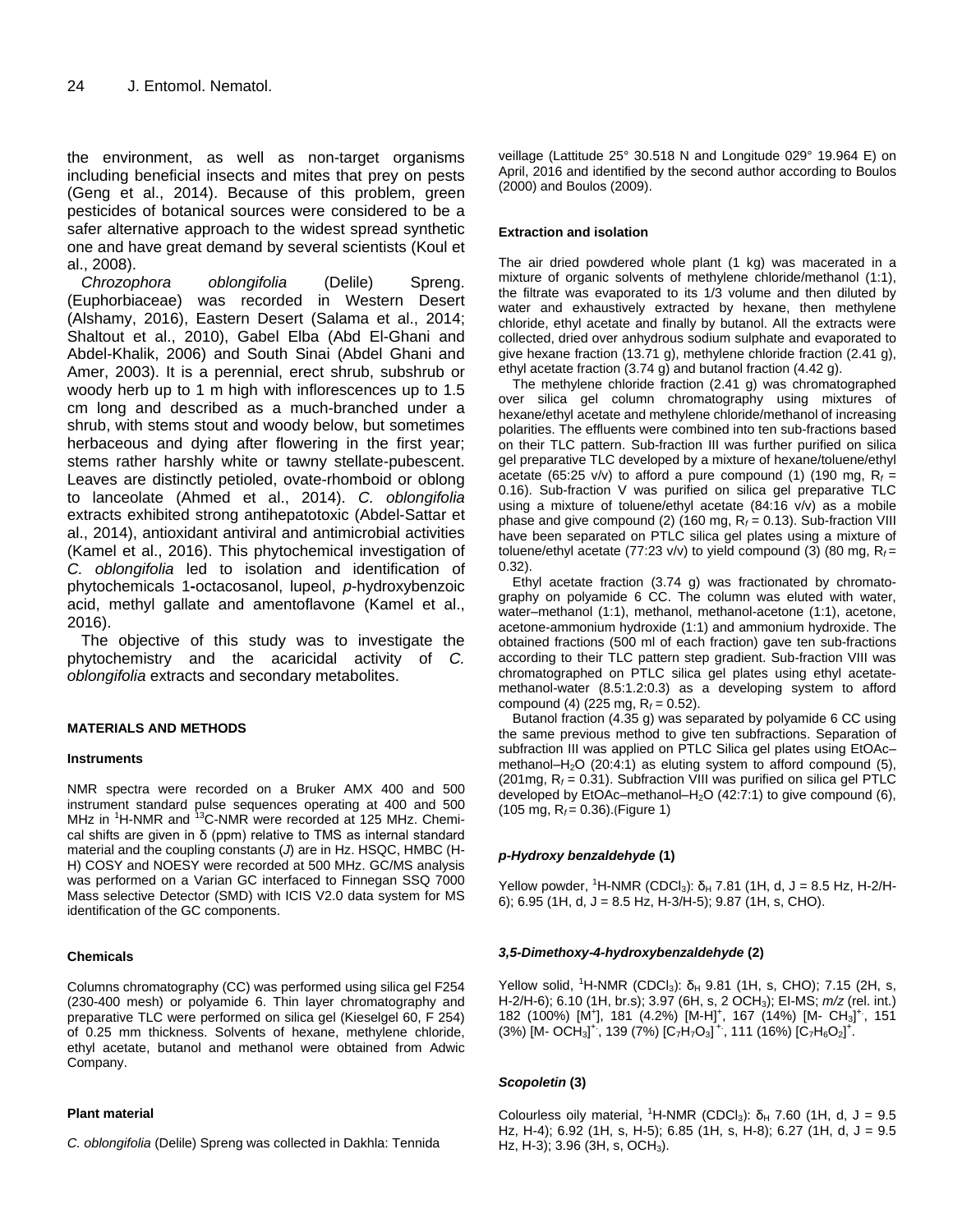#### *Amentoflavone* **(4)**

Amorphous yellow power,  ${}^{1}$ H-NMR (CD<sub>3</sub>OD): Unity I:  $\delta$ <sub>H</sub> 6.61 (s, 1H, H-3); 6.26 (s, 1H, H-6); 7.65 (d, 2H, J = 8.8 Hz, H-2'/H-6'); 6.61 (d, 2H, J = 8.8 Hz, H-3'/H-5'); Unity II:  $\delta_H$  6.61 (s, 1H, H-3); 6.14 (d, 1H, J = 2.1 Hz, H-6); 6.15 (d, 1H, J = 2.1 Hz, H-8); 8.23 (d, 1H, J = 2.3 Hz, H-2'); 7.09 (d, 1H, J = 8.7 Hz, H-5'); 7.89 (dd, 1H, J = 8.7 and 2.3 Hz, H-6'). <sup>13</sup>C-NMR (CD<sub>3</sub>OD): Unity I:  $\delta$ <sub>C</sub> 166.5 (C-2); 103.1 (C-3); 183.7 (C-4); 163.0 (C-5); 103.2 (C-6); 165.5 (C-7); 104.9 (C-8); 156.6 (C-9); 108.3 (C-10); 121.6 (C-1'); 129.3 (C-2'/C-6'); 116.8 (C-3/C-5'); 162.5 (C-4'); Unity II: δ<sub>C</sub> 166.5 (C-2); 103.5 (C-3); 183.9 (C-4); 163.6 (C-5); 100.5 (C-6); 163.6 (C-7); 95.4 (C-8); 159.4 (C-9); 108.3 (C-10); 123.2 (C-1'); 132.8 (C-2'); 124.5 (C-3'); 162.2 (C-4'); 120.4 (C-5'); 127.8 (C-6').

#### *Apigenin 7-O-ß-D- glucopyranoside* **(cosmosiin) (5)**

Amorphous yellow power, <sup>1</sup>H-NMR (DMSO-d6): δ<sub>H</sub> 7.86 (2H, d, J = 8.4 Hz, H-2' /H-6'); 6.89 (2H, d, J = 8.4 Hz, H-3' /H-5'); 6.62 (1H, s, H-3), 6.81 (1H, d, J = 2 Hz, H-8); 6.49 (1H, d, J = 2 Hz, H-6); 5.09  $(1H, d, J = 6.8 Hz, H-1")$ ; 3.96  $(1H, dd, J = 11.6, 1.2 Hz, H-6")$ ; 3.70 (1H, dd, J = 11.6, 5.6 Hz, H-6′′a); 3.60-3.37 (4H, m, H-2′′,3′′,4′′,5′′).

#### *Apigenin 7-O-β-D-[2",6"- bis(4-hydroxy-Ecinnamoyl)]glucopyranoside* **(anisofolin-B**) **(6)**

Yellow powder; <sup>1</sup>H-NMR (CD<sub>3</sub>OD): δ<sub>H</sub> 6.6 (1H, s, H-3); 6.47 (1H, d,  $J = 1.8$  Hz, H-6); 6.78 (1H, d,  $J = 1.8$  Hz, H-8); 7.84 (2H, d,  $J = 8.4$ Hz, H-2′ /H-6′); 6.91 (2H, d, J = 8.4 Hz, H-3′ /H-5′); 7.44 (2H, d, J = 8.6 Hz, H-2′′′ /H-6′′′); 6.79 (2H, d, J = 8.6 Hz, H-3′′′ /H-5′′′); 7.60 (1H, d, J = 16 Hz, H-7′′′′); 6.31 (1H, d, J = 16 Hz, H-8′′′); 7.17 (2H, d, J = 8.5 Hz, H-2′′′′ /H-6′′′′); 6.61 (2H, d, J = 8.5 Hz, H-3′′′′ /H-5′′′′); 7.50 (1H, d, J = 15.9 Hz, H-7′′′′); 6.26 (1H, d, J = 15.9 Hz, H-8′′′′); 5.07 (1H, d, J = 7.1 Hz, H-1′′); 3.54 (1H, m, H-2′′); 3.50 (1H, m, H-3′′); 3.40 (1H, m, H-4′′); 3.65 (1H, m, H-5′′); 3.72 (1H, m, H-6′′a); 4.25 (1H, m, H-6"b); <sup>13</sup>C-NMR (CD<sub>3</sub>OD): δ<sub>C</sub> 164.7 (C-2); 104.0 (C-3); 184.0 (C-4); 160.1 (C-5); 101.2 (C-6); 163.2 (C-7); 96.1 (C-8); 156.4 (C-9); 107.0 (C-10); 122.8 (C-1'); 129.6 (C-2'/C-6'); 117.1 (C-3'/C-5'); 160.4 (C-4'); 127.1 (C-1'''); 131.1 (C-2'''/C-6'''); 116.8 (C-3'''/C-5'''); 158.9 (C-4'''); 146.3 (C-7'''); 114.8 (C-8'''); 169.0 (C-9'''); 126.9

(C-1''''); 131.0 (C-2''''/C-6''''); 116.7 (C-3''''/C-5''''); 158.7 (C-4''''); 147.0 (C-7''''); 114.4 (C-8''''); 166.7 (C-9''''); 101.6 (C-1′′); 74.1 (C-2′′); 74.7 (C-3′′); 71.3 (C-4′′); 77.8 (C-5′′); 62.4 (C-6′′).

#### **Maintenance of spider mite colony**

Colony of spider mite, *T. urticae* Koch was reared under laboratory condition (25±2°C and 60±5% R.H) at plant protection research institute branch, Dakahlia Governorate. This colony was isolated from heavily infested castor oil plant leaves and reared on fresh one. These leaves were cleaned and placed on moisten cotton wool pad in Petri dishes. This colony was left for one year under the precious conditions in order to get a homogenous and sensitive colony. Spider mites individual were transferred to the leaves by the aid of fine camels hair brush. Breeding leaves were changed twice weekly at the summer and once weekly at the winter. Adding water was done twice daily to prevent escaping of *T. urticae* individuals.

#### **Assessment of acaricidal activity**

In this respect, laboratory experiments were conducted to evaluate the activity of tested plant extracts and its isolated compounds against *T. urticae* mobile stages (larvae and adult females). The leaf-dip technique was used (Dittrich, 1962).

The indication of mortality was chosen as the failure of mites to respond positively by leg movement followed light brooding with a fine brush. Mortality percentages were determined and corrected by using Abotts (1925) formula and they are statistically analyzed to estimate  $LC_{50}$ ,  $LC_{90}$  and slope values according to Finney (1971). Toxicity index was computed for different extracts and their isolated compounds by comparing these materials with the most effective extracts or isolated compounds using Sun's (1950) equation.

Toxicity index 
$$
=
$$
 
$$
\frac{LC_{50} \text{ of compound A}}{LC_{50} \text{ of compound B}} \times 100
$$

Where, A is the most effective compound; B is the tested compound.



**Figure 1.** structures of the isolated compounds.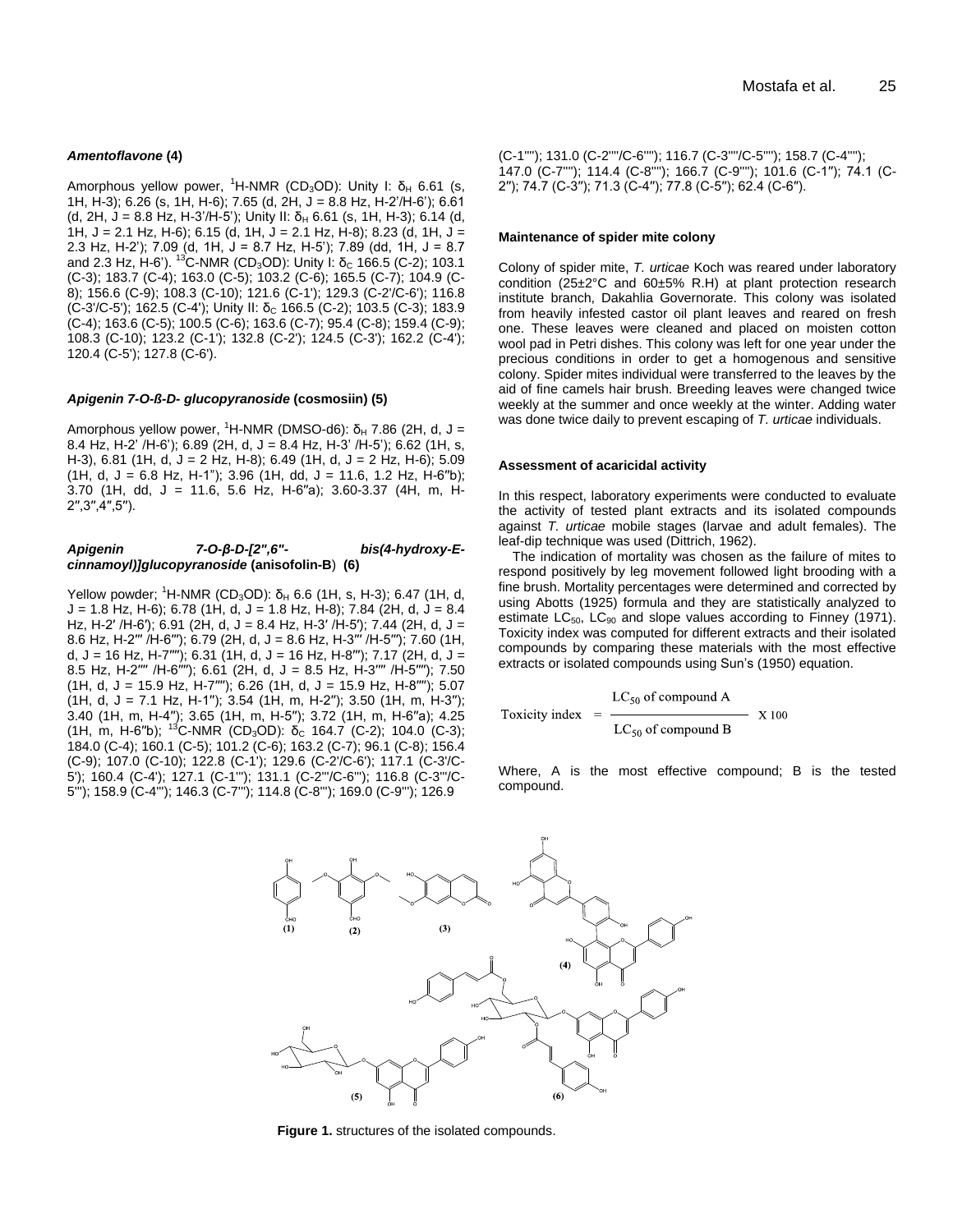# **RESULTS AND DISCUSSION**

The whole plant parts of *C. oblongifolia* were processed to give four different fractions of different polarities: hexane, methylene chloride, ethyl acetate and butanol fractions. These fractions were screened for their acaricidal activity against the larvae and adult females (mobile stages) of *T. urticae* after 7-days of exposure to find out the most effective fractions and search for its bioactive ingredients. Table 1 revealed that the most effective fractions were butanol, ethyl acetate and methylene chloride against both larvae and adult females of *T. urticae* after 7-days of treatment, respectively.

Chromatographic separation using column and thin layer chromatography of these fractions resulted in isolation of six compounds, which were characterized by MS and NMR spectroscopy. Three shikimates were isolated from methylene chloride fraction and identified as *p*-hydroxy benzaldehyde (1), 3,5-dimethoxy-4 hydroxybenzaldehyde (2) and scopoletin (3). Compound (1) gave the characteristic  ${}^{1}$ H-NMR spectrum possessing the same substitution pattern of AA'BB' system of *p*hydroxy benzaldehyde, which was confirmed by comparing its spectra with those reported by Riaz et al. (2013). EI-MS spectrum of compound (2) showed a molecular ion peak at m/z 182 corresponding to  $[C_9H_{10}O_4]$ . The fragmentation pattern as well as <sup>1</sup>H-NMR spectral data suggested that compound (2) is 3,5 dimethoxy-4-hydroxybenzaldehyde which was compared with the previously published by Tripathi et al. (2010) and found to be the same. The  $^1$ H-NMR spectrum of compound (3) showed two doublets with coupling constant 9.5 Hz at δ 6.27 and 7.60 ppm characteristic of coumarins, in addition to two aromatic singlets protons at δ 6.92 and δ 6.85 ppm and methoxyl group singlet at δ 3.96 ppm which was characteristic to scopoletin. Coumarin (3) was assigned by comparison its  ${}^{1}$ H-NMR data with those reported by Dawidar et al. (2009).

Examination of  $1H$  and  $13C$ -NMR spectra of compound (4) which was isolated from ethyl acetate fraction revealed that it belongs to a biflavonoid of apigenin moiety which identified as amentoflavone. This biflavonoid was isolated and characterized previously from the same plant species by Kamel et al. (2016).

Compounds (5) and (6), isolated from butanol fraction were found to be belong to apigenin 7-O-glycosides, as established by  $1H$  and  $13C$ -NMR spectra, with the sugar anomeric proton signals at δ 5.09 (1H, d, J=6.8 Hz) and δ 5.08 ppm (1H, d, J=7.1 Hz), respectively which were assigned to glucopyranosyl moiety for both, indicating that compound (5) is apigenin 7-O-β-D- glucopyranoside (cosmosiin). Additionally, the spectrum of 6 contained signals of two *p*-coumaroyl moieties. So, structure of compound (6) was characterized as apigenin 7-O-β-D- [2",6"- bis(4-hydroxy-E-cinnamoyl)]glucopyranoside by H-H COSY, NOESY, HSQC and HMBC. Compounds (5)

and (6) were previously isolated from *Chrozophora plicata* by Riaz et al. (2014).

It is worthwhile mentioning here, that this is the first report of *p*-hydroxybenzaldehyde (1), 3,5-dimethoxy-4 hydroxybenzaldehyde (2), scopoletin (3), cosmosiin (5) and apigenin 7-O-β-D-[2",6"- bis(4-hydroxy-E-cinnamoyl)] glucopyranoside (6) from *C. oblongifolia*.

# **Acaricidal effect of** *C. oblongifolia* **fractions and isolated compounds to larvae and adult females of**  *Tetranychus urticae* **(Koch) after 7-days of exposure**

Results in Table 1 showed the toxic action of plant extracts to larvae and adult females of *T. urticae* after 7 days of exposure. The butanol fraction was the most effective at the  $LC_{50}$  and  $LC_{90}$  levels, followed by ethyl acetate fraction, methylene chloride fraction and hexane fraction for both larvae and adult females using leafdipping technique. Comparing the slopes values, butanol fraction flattest toxicity line and methylene chloride fraction had the steepest one in case of larvae and fluctuated by increasing from hexane fraction to ethyl acetate fraction in case of adult females. The other fractions lines came between these two fractions (Table 1).

On the basis of the toxicity index it was observed that the butanol fraction was the most effective fraction against larvae and adult females of *T. urticae* after 7-days of treatment followed by ethyl acetate fraction, methylene chloride fraction and hexane fraction was the least toxic fraction.

The acaricidal efficiency of any plant extract depends up on the chemical constituents of every extract contains. The trial to separate and isolate the major effective metabolites and searching for promising acaricidal compounds is our main goal. Table 2 showed the susceptibility of the larvae and adult females of *T. urticae* to the tested isolated compounds. Taking the toxicity index in consideration, data revealed that anisofolin-B (6) which belong to flavonoids glycosides isolated from butanol fraction (most effective fraction) exhibited a high degree of efficiency against larvae after 7-days of exposure, followed by cosmosiin (5), amentoflavone (4), *p*-hydroxy benzaldehyde (1), 3,5-dimethoxy-4 hydroxybenzaldehyde (2) and scopoletin (3). The  $LC_{50}$ values were 109.68, 120.40, 209.90, 1016.04, 1536.96 and 3834.16 ppm, respectively. However, cosmosiin (5) which belong to flavonoids glycosides isolated from butanol fraction (most effective fraction) was the most effective at the LC<sub>50</sub> level against adult females of T. *urticae*, followed by anisofolin-B (6), amentoflavone (4), *p*-hydroxy benzaldehyde (1), 3,5-dimethoxy-4 hydroxybenzaldehyde (2) and scopoletin (3). The  $LC_{50}$ values of these tested isolated compounds were: 237.68, 278.59, 380.03, 1101.26, 1738.95 and 7943.96 ppm,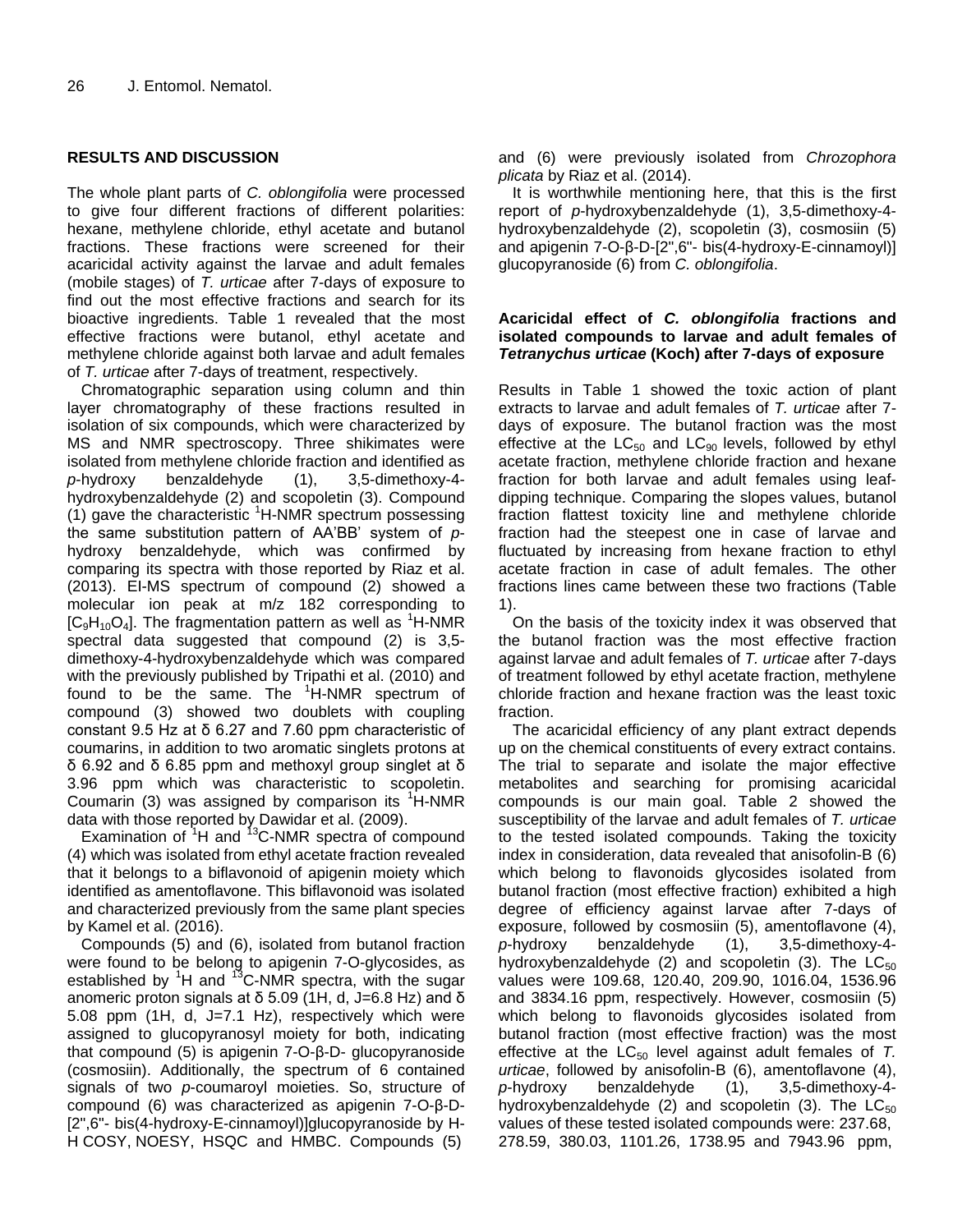|                                | Larvae                                             |                                                    |                   |                                                | <b>Adult females</b>                               |                                                    |                   |                                                |
|--------------------------------|----------------------------------------------------|----------------------------------------------------|-------------------|------------------------------------------------|----------------------------------------------------|----------------------------------------------------|-------------------|------------------------------------------------|
| <b>Plant extract</b>           | $LC_{50}$ (ppm)<br>and confidence<br>limits at 95% | $LC_{90}$ (ppm)<br>and confidence<br>limits at 95% | <b>Slope</b>      | <b>Toxicity</b><br>index at<br>$LC_{50}$ value | $LC_{50}$ (ppm)<br>and confidence<br>limits at 95% | $LC_{90}$ (ppm)<br>and confidence<br>limits at 95% | <b>Slope</b>      | <b>Toxicity</b><br>index at<br>$LC_{50}$ value |
| Hexane fraction                | 1639.77<br>1070.72 3793.93                         | 10413.89<br>6268.28 82671.00                       | .596±0.339        | 12.6                                           | 2120.72<br>1304.34 8030.00                         | 12978.32<br>4564.91 370964.21                      | $1.629 \pm 0.446$ | 14.7                                           |
| Methylene chloride<br>fraction | 674.27<br>900.32<br>528.18                         | 2488.75<br>1648.32 5021.33                         | $2.260 \pm 0.338$ | 39.3                                           | 674.27<br>528.18 900.32                            | 2488.75<br>1648.32 5021.33                         | $2.260 \pm 0.338$ | 46.4                                           |
| Ethyl acetate fraction         | 457.20<br>590.54<br>357.65                         | 1705.19<br>1177.92 3116.66                         | $2.242 \pm 0.320$ | 45.3                                           | 546.63<br>705.31<br>432.77                         | 1889.09<br>1314.59 3409.95                         | $2.380+0.337$     | 57.2                                           |
| <b>Butanol fraction</b>        | 206.91<br>295.13<br>123.81                         | 1514.35<br>4712.40<br>880.79                       | $1.483 \pm 0.302$ | 100.0                                          | 312.72<br>221.63<br>424.01                         | 1800.25<br>4266.58<br>1119.84                      | 1.686±0.284       | 100.0                                          |

**Table 1.** Toxicity of plant fractions against larvae and adult females of *T. urticae* after 7 days of treatment.

**Table 2.** Toxicity of isolated compounds against larvae and adult females of *T. urticae* after 7-days of treatment.

|                    |                                                | Larvae                                             |                                                    |                  | <b>Adult females</b>                                  |                                                    |                                                    |                   |                                                       |
|--------------------|------------------------------------------------|----------------------------------------------------|----------------------------------------------------|------------------|-------------------------------------------------------|----------------------------------------------------|----------------------------------------------------|-------------------|-------------------------------------------------------|
| <b>Fractions</b>   | <b>Isolated</b><br>compounds                   | $LC_{50}$ (ppm)<br>and confidence<br>limits at 95% | $LC_{90}$ (ppm)<br>and confidence limits<br>at 95% | Slope            | <b>Toxicity</b><br>index at<br>LC <sub>50</sub> value | $LC_{50}$ (ppm)<br>and confidence limits<br>at 95% | $LC_{90}$ (ppm)<br>and confidence limits at<br>95% | Slope             | <b>Toxicity</b><br>index at<br>LC <sub>50</sub> value |
|                    | p-Hydroxy<br>benzaldehyde (1)                  | 1016.04<br>603.94 6708.65                          | 5842.19<br>1887.09 6143.00E+2                      | 1.687±0.532      | 10.8                                                  | 1101.26<br>644.21<br>8530.98                       | 5854.29<br>7299.29E+2<br>1893.08                   | 1.766±0.567       | 21.6                                                  |
| Methylene chloride | 3,5-Dimethoxy-4-<br>hydroxybenzaldehy<br>de(2) | 1536.96<br>1125.26 2392.70                         | 8817.61<br>4675.19 31190.19                        | 1.689±0.304      | 7.1                                                   | 1738.95<br>2799.73<br>1265.19                      | 9746.64<br>36431.75<br>5072.11                     | $1.712 \pm 0.313$ | 13.7                                                  |
|                    | Scopoletin (3)                                 | 3834.16<br>2516.01 5486.59                         | 23152.48<br>56252.40<br>23152.48                   | 1.641±0.280      | 2.9                                                   | 7943.96<br>3185.74 1896.53E+1                      | 2902.17 E+2<br>86773.13 33942.72E+2                | $0.820 \pm 0.163$ | 3.0                                                   |
| Ethyl<br>acetate   | Amentoflavone (4)                              | 209.90<br>137.53<br>332.94                         | 2336.59<br>1011.23<br>18882.46                     | 1.225±0.280      | 52.3                                                  | 380.03<br>276.29<br>615.36                         | 2290.46<br>9747.82<br>1157.72                      | $1.642 \pm 0.318$ | 62.5                                                  |
| <b>Butanol</b>     | Cosmosiin (5)                                  | 120.40<br>66.41<br>179.17                          | 1345.72<br>7665.67<br>660.34                       | $.223 \pm 0.281$ | 91.1                                                  | 237.68<br>169.73<br>351.52                         | 1716.94<br>6905.86<br>890.89                       | 1.492±0.292       | 100.0                                                 |
|                    | Anisofolin-B (6)                               | 109.68<br>160.56<br>60.80                          | 1073.68<br>568.08<br>4657.66                       | $.294 \pm 0.284$ | 100.0                                                 | 278.59<br>394.51<br>209.57                         | 1450.24<br>844.01<br>4109.39                       | 1.789±0.312       | 85.3                                                  |